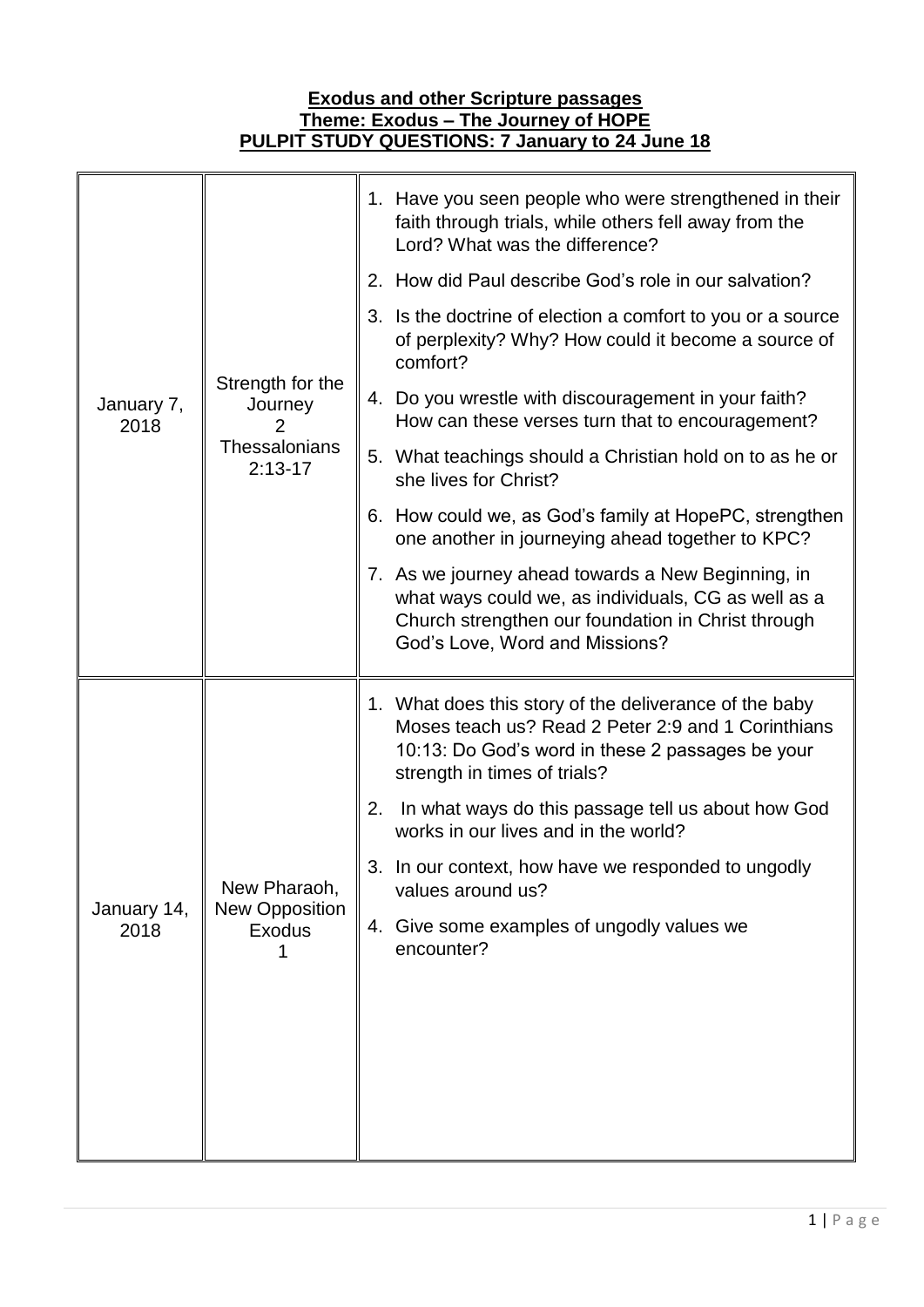| January 21,<br>2018 | God's Power<br>Through<br>Weakness<br><b>Exodus</b><br>$2:11 - 25$ | 1. What can we learn about Moses' character from these<br>verses?                                                                                    |
|---------------------|--------------------------------------------------------------------|------------------------------------------------------------------------------------------------------------------------------------------------------|
|                     |                                                                    | 2. What reaction did the Jews' slavery cause them to<br>have (turn to God in prayer)?                                                                |
|                     |                                                                    | 3. Did God save them immediately when they started<br>praying to Him?                                                                                |
|                     |                                                                    | 4. What does this tell us about how God answers<br>prayers?                                                                                          |
|                     |                                                                    | 5. If God is concerned about our well-being do we seek<br>Him first when we encounter difficulties?                                                  |
| January 28,<br>2018 | Take off your<br>scandals  this<br>is Holy ground.<br>Exodus<br>3  | 1. Why do you think God chose this way to appear to<br>Moses? What was the significance of appearing in a<br>burning bush?                           |
|                     |                                                                    | 2. How about if we face difficulties? Will God be with us?<br>How do we know?                                                                        |
|                     |                                                                    | 3. Why is it important to remember that God will always<br>be with us?                                                                               |
|                     |                                                                    | 4. What does this chapter teach us about God's<br>sovereignty, but also humans' responsibility?                                                      |
|                     |                                                                    | 5. Do you face the feeling of inadequacy that Moses felt<br>when God calls you? Would you be willing to heed<br>God's call in future?                |
| February 4,<br>2018 | Why Don't I<br>Share The<br>Gospel<br><b>Exodus</b><br>$4:1 - 17$  | 1. In what ways do we see ourselves, our gifting, our<br>time or resources to be of value in God's ministry?                                         |
|                     |                                                                    | 2. Has God given you a sign or has God called you to be<br>of service to Him?                                                                        |
|                     |                                                                    | 3. Do you think you are not ready or equipped to serve<br>God in any ministry?                                                                       |
|                     |                                                                    | 4. Share in your group the experience you have in<br>heeding God's call.                                                                             |
|                     |                                                                    | 5. In what ways could you contribute in supporting your<br>CG leader and in building/strengthening your CG?                                          |
|                     |                                                                    | 6. In what ways could your CG share the Gospel; inviting<br>friends/newcomers to your CG, conduct Alpha course,<br>participate in an outreach event? |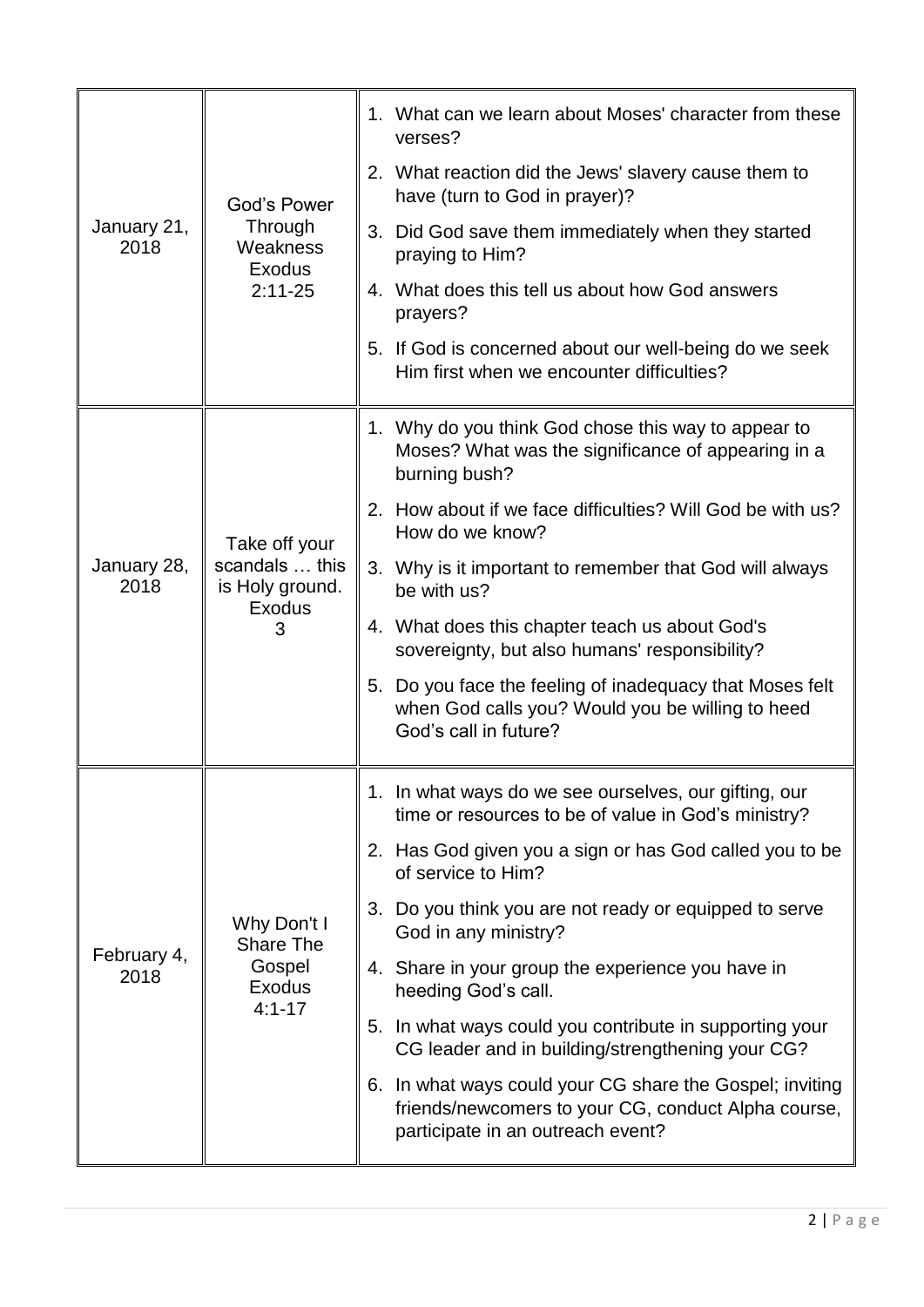| February 11,<br>2018 | Why God Allow<br>Difficulties In<br><b>Our Lives</b><br>Exodus<br>$5:1 - 23$ | 1. What can we learn about Pharaoh from his initial<br>response in verse 2?                                        |
|----------------------|------------------------------------------------------------------------------|--------------------------------------------------------------------------------------------------------------------|
|                      |                                                                              | 2. Have you encounter difficult circumstances that<br>seemed overwhelming? How have you able to get<br>through it? |
|                      |                                                                              | 3. What principles can we learn of how God worked in<br>this chapter?                                              |
|                      |                                                                              | 4. How does the lesson on obeying God apply to us?                                                                 |
|                      |                                                                              | 5. Do you acknowledge that our spiritual battle against<br>the onslaught of the evil one is real?                  |
|                      | A Wilderness<br>Time<br><b>Matthew</b><br>$4:1 - 11$                         | 1. To what perceived weakness is Satan trying to test<br>Jesus?                                                    |
|                      |                                                                              | 2. What are some of the major weaknesses of mankind<br>that Satan could easily deceive us?                         |
| February 18,         |                                                                              | 3. How might your present circumstances be used to<br>cause you to doubt in God?                                   |
| 2018                 |                                                                              | 4. How might they be part of God's testing of your faith?                                                          |
|                      |                                                                              | 5. How might physical needs distract from the greater<br>priority of spiritual needs?                              |
|                      |                                                                              | 6. How does Satan attempt to undermine our trust in<br>God's Word?                                                 |
|                      |                                                                              | 1. What do the person of Jesus Christ mean to you as a                                                             |
|                      | Journey with<br>Jesus - Way of<br>the Cross<br><b>Mark</b><br>$8:27-38$      | believer?                                                                                                          |
|                      |                                                                              | 2. How would your understanding and conviction of<br>Christ being the Messiah impact your journey of faith?        |
|                      |                                                                              | 3. What does it mean to deny self and carry the cross?                                                             |
| February 25,<br>2018 |                                                                              | 4. What is the main focus Jesus wanted His disciples to<br>hold on to?                                             |
|                      |                                                                              | 5. What difference would it be when we put the values of<br>our soul more than what we value on earth?             |
|                      |                                                                              | 6. Does it impact our outlook and perspective in life or<br>challenges that we encounter?                          |
|                      |                                                                              |                                                                                                                    |
|                      |                                                                              |                                                                                                                    |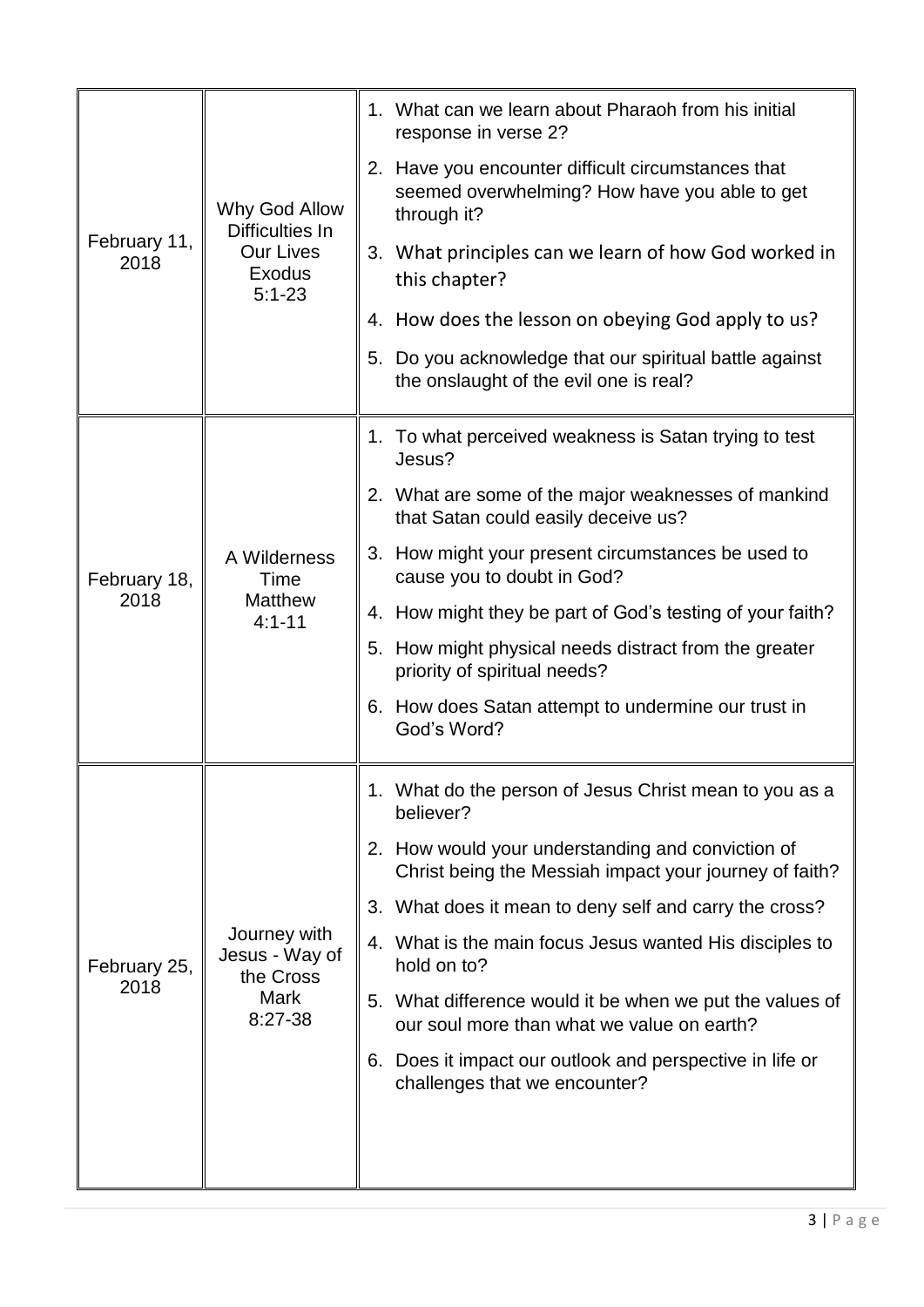| A Time Of<br>Dependence on<br>God<br><b>Hebrews</b><br>$4:14-16$ | 1. Are we only fair-weather believers who deny the Lord<br>when it becomes costly to believe, or will we stand<br>firm even to death because we know whom we have<br>believed?                                                                                                                                                                                                                                                                                                                                                                                                                                                                                                                                                                                                                        |
|------------------------------------------------------------------|-------------------------------------------------------------------------------------------------------------------------------------------------------------------------------------------------------------------------------------------------------------------------------------------------------------------------------------------------------------------------------------------------------------------------------------------------------------------------------------------------------------------------------------------------------------------------------------------------------------------------------------------------------------------------------------------------------------------------------------------------------------------------------------------------------|
|                                                                  | 2. How does our understanding of the person and work<br>of Christ relate to persevering in trials?                                                                                                                                                                                                                                                                                                                                                                                                                                                                                                                                                                                                                                                                                                    |
|                                                                  | 3. How are you encouraged that Jesus knows your sins<br>and weaknesses and yet is merciful? What can you do<br>to show these fruits to others and encourage them to<br>confess to Him and live a life of faith in and for Him?                                                                                                                                                                                                                                                                                                                                                                                                                                                                                                                                                                        |
|                                                                  | 4. How might your focus on Christ in the midst of your<br>hurts, temptations, and difficulties give you comfort,<br>strength to overcome and hope to press on?                                                                                                                                                                                                                                                                                                                                                                                                                                                                                                                                                                                                                                        |
| Peace and<br>Hope<br>Romans<br>$5:1 - 11$                        | 1. If someone asked, "How do you become a believer of<br>Christ and what make you believed in Him." What<br>would be your answer?"<br>2. Read verses 3 -5, how might these 3 verses be an<br>encouragement to our faith and hope in God in the<br>midst of our trials in life?<br>3. How might the teachings in this passage affect your<br>relationships with Christians, non-Christians, God and<br>your priorities in life?<br>4. God wants you to find joy in relationship with Him.<br>How can you grow in your joy in Him?<br>5. In our relationship with others, do the love of God in<br>reconciling us to Him be a motivation to us to<br>reconcile any hurtful relationship we have with others?<br>Or in what ways could we be peacemakers or<br>mediators in others' broken relationship? |
| A Time Of<br>Comfort<br>Philippians<br>$3:4-14$                  | 1. In verse 3, Paul reminds us not to put confidence in<br>the flesh but only to boast in our Lord Christ Jesus for<br>our salvation. Have we ever felt confidence in our<br>ability in serving God? In what ways could we be<br>aware of being confidence in the flesh?<br>2. What are some of the problems with looking inside<br>ourselves for answers?<br>3. What does it mean to "know" Christ as explained by<br>Paul and to know Christ as your Saviour and<br>Shepherd of your life?<br>4. What is our perception of our Christian journey?<br>5. How might we support and encourage one another to<br>press on in our faith in Christ and service for Him?                                                                                                                                   |
|                                                                  |                                                                                                                                                                                                                                                                                                                                                                                                                                                                                                                                                                                                                                                                                                                                                                                                       |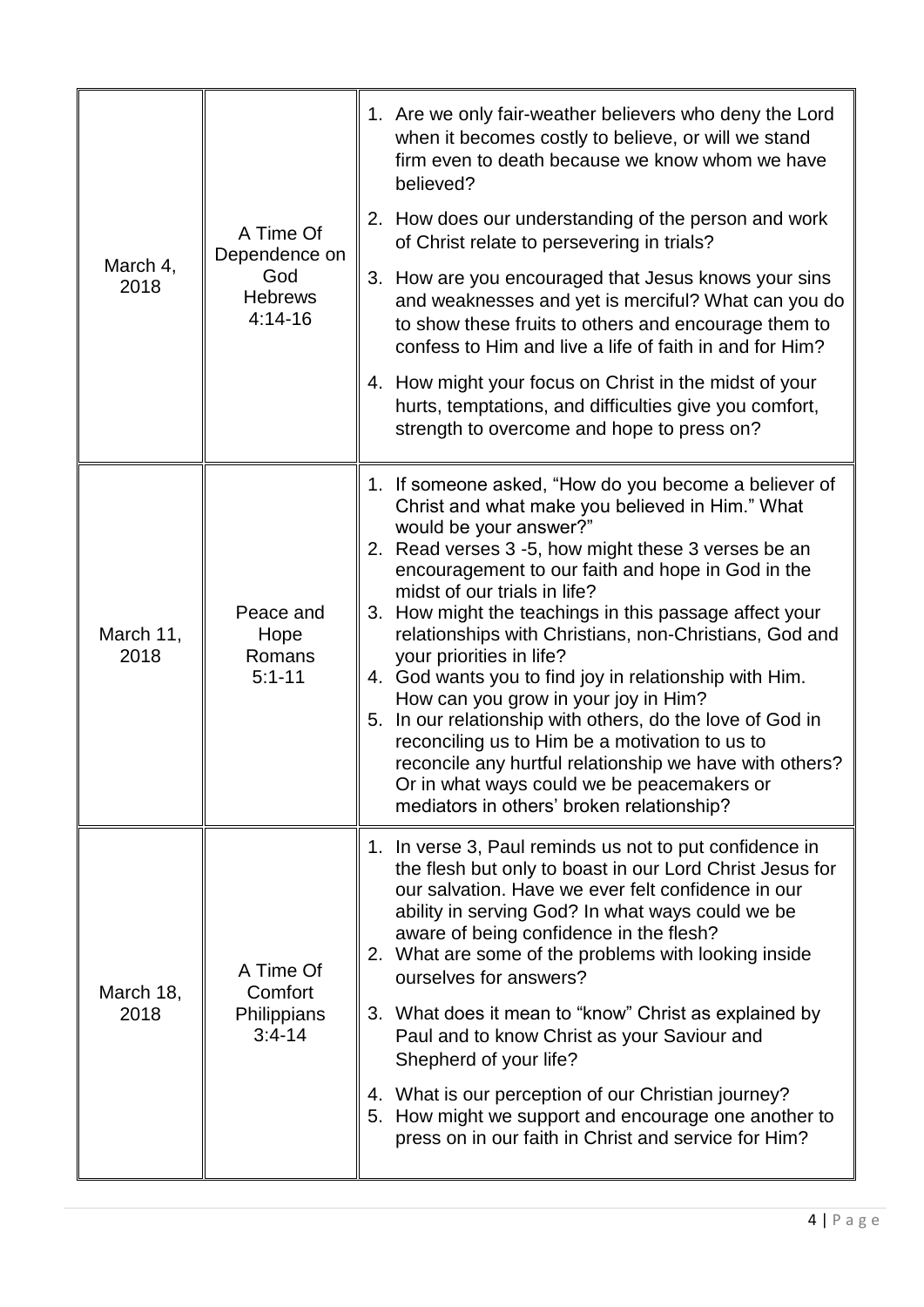| March 25,<br>2018 | Hosanna<br><b>Mark</b><br>$11:1 - 11$                           | 1. Make a list of the emotions, perceptions and<br>expectations depicted in Mark 11:1-10; Zechariah 9:9;<br>Psalm 118:26,27; and Psalm 24:7-10. Which of these<br>do you personally identify with? Why?<br>2. Was this incident foretold (prophesied)? When and by<br>who? Does this incident assure you of God's fulfilling<br>promise? (Mark 11:1-11, Zechariah 9:9)<br>The people praise Jesus as their king and saviour, but<br>later they will kill him. Is Jesus the kind of king they<br>expected? Why or Why not?<br>3. Do we sometimes have expectations of God that he<br>does not fulfil?<br>4. How can we demonstrate trust in God even when our<br>prayers to Him seem unanswered? |
|-------------------|-----------------------------------------------------------------|-------------------------------------------------------------------------------------------------------------------------------------------------------------------------------------------------------------------------------------------------------------------------------------------------------------------------------------------------------------------------------------------------------------------------------------------------------------------------------------------------------------------------------------------------------------------------------------------------------------------------------------------------------------------------------------------------|
|                   |                                                                 | 1. When and why did the women go to Jesus' tomb?                                                                                                                                                                                                                                                                                                                                                                                                                                                                                                                                                                                                                                                |
|                   | The Miracle Of<br>Easter<br>Mark<br>$16:1 - 8$                  | 2. Do you think the women expected Jesus to rise from<br>the dead? Give a reason for your answer.                                                                                                                                                                                                                                                                                                                                                                                                                                                                                                                                                                                               |
| April 1,<br>2018  |                                                                 | 3. As the women brought the spices to anoint Jesus'<br>body they were concerned about the practicalities of<br>rolling away the stone in order to go into the tomb. In<br>what ways do practical concerns hinder us from<br>serving the Lord?                                                                                                                                                                                                                                                                                                                                                                                                                                                   |
|                   |                                                                 | 4. Why do you think the angel instructed the women to<br>tell his message to "the Disciples and Peter"?                                                                                                                                                                                                                                                                                                                                                                                                                                                                                                                                                                                         |
|                   |                                                                 | 5. How does the example of these women in Christ's life<br>challenge your devotion to Him? Or challenge you to<br>be proactive and courageous in sharing the Good<br>News?                                                                                                                                                                                                                                                                                                                                                                                                                                                                                                                      |
| April 8,<br>2018  | Hard Hearts &<br>God's<br>Judgement<br><b>Exodus</b><br>$7:1-6$ | 1. What does the Lord mean when He says of Moses<br>"See I have made you like God to Pharaoh?" How<br>does this change the way you see/receive messages<br>from those whom God has placed in authority over the<br>church?                                                                                                                                                                                                                                                                                                                                                                                                                                                                      |
|                   |                                                                 | 2. What is the responsibility that a servant of God has<br>that we see from Moses & Aaron?                                                                                                                                                                                                                                                                                                                                                                                                                                                                                                                                                                                                      |
|                   |                                                                 | 3. Read Exodus 1:8-16, 3:7-9, 3:19- what do these<br>verses tell you about Pharaoh as a ruler?                                                                                                                                                                                                                                                                                                                                                                                                                                                                                                                                                                                                  |
|                   |                                                                 | 4. What should Pharaoh have learn from the previous<br>pharaoh and how should he have seen the Israelites?                                                                                                                                                                                                                                                                                                                                                                                                                                                                                                                                                                                      |
|                   |                                                                 | Seeing how God chose to harden Pharaoh's heart,<br>5.<br>what warning does this give us? Is your heart                                                                                                                                                                                                                                                                                                                                                                                                                                                                                                                                                                                          |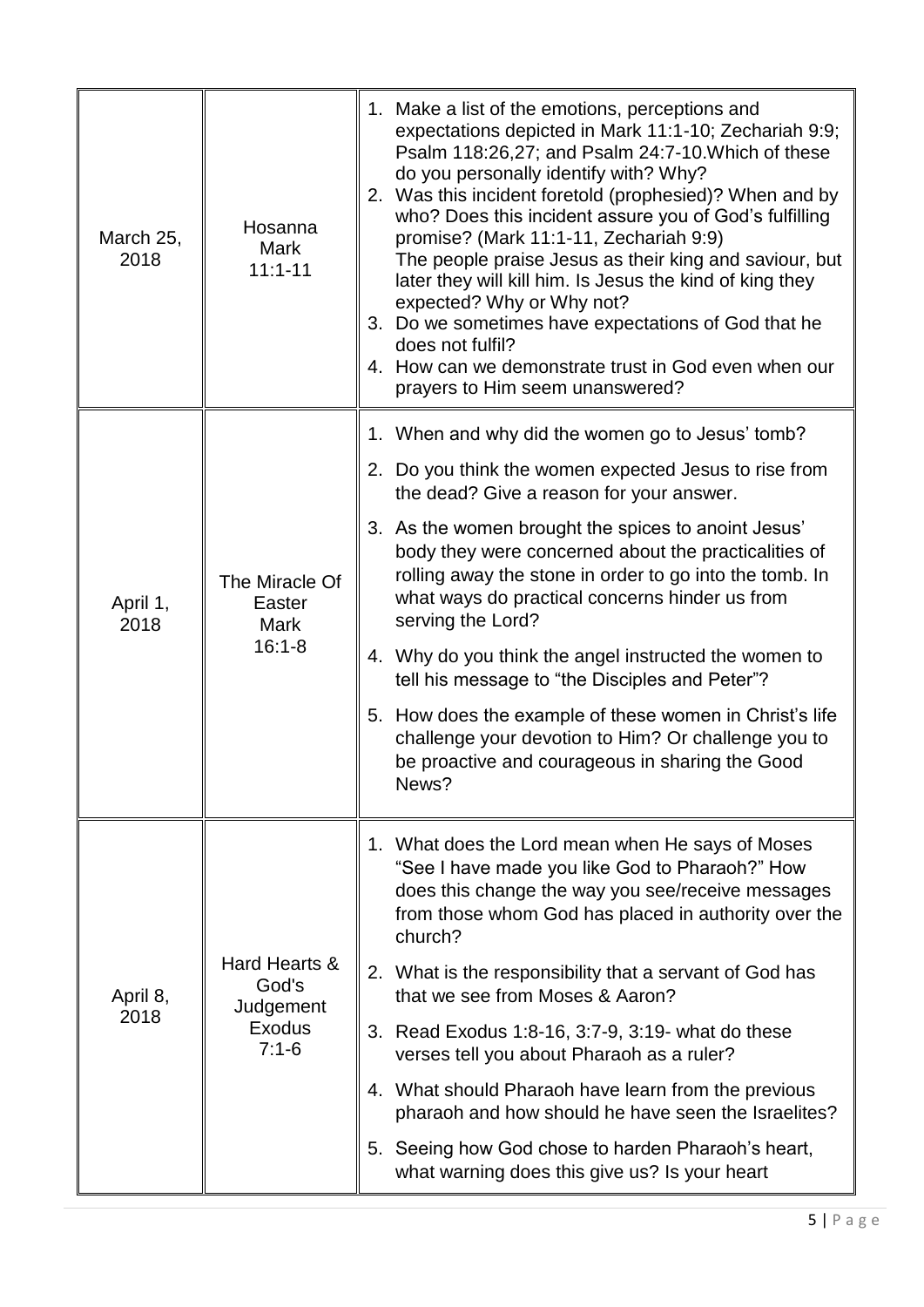|                   |                                                                                     | hardened in any way or have there been times in<br>which you have hardened your heart before?                                                                                                                                                                 |
|-------------------|-------------------------------------------------------------------------------------|---------------------------------------------------------------------------------------------------------------------------------------------------------------------------------------------------------------------------------------------------------------|
|                   |                                                                                     | 6. What is the purpose of God's judgment? Is it for wrath<br>alone? What does this tell you about God's heart?                                                                                                                                                |
|                   | God's Plan: Let<br>My People Go<br><b>Exodus</b><br>$9:13-16$                       | 1. Read Exodus 7:17-18, 8:4, 16, 21 and 9:3, 9. List<br>each of the plagues and their corresponding<br>consequences on the Egyptians.                                                                                                                         |
|                   |                                                                                     | 2. What is the difference between the first six plagues<br>and this one (v.14)?                                                                                                                                                                               |
| April 15,         |                                                                                     | 3. Why did God send so many plagues? What does this<br>tell you about the character of God?                                                                                                                                                                   |
| 2018              |                                                                                     | 4. What is the 'purpose' stated in v.16? How do verses<br>17-19 show God's mercy despite the plagues?                                                                                                                                                         |
|                   |                                                                                     | 5. Compare the two kinds of responses to this 7th plague<br>in vv. 20-21. Which category are you under? Share<br>with the group anything that needs to change in your<br>life, that you may truly be counted as paying attention<br>to the words of the Lord. |
|                   | Is God too<br>unfair to harden<br>Pharaoh's<br>Heart<br><b>Exodus</b><br>$10:1 - 2$ | 1. Was Pharaoh's heart totally hardened? Read 9:27-28<br>and 10:16-17.                                                                                                                                                                                        |
|                   |                                                                                     | 2. What actions by Pharaoh allowed his heart to be<br>hardened further? Why do you think Pharaoh sinned<br>yet again in 9:34-35?                                                                                                                              |
|                   |                                                                                     | 3. Looking at Pharaoh, what does this tell you about true<br>repentance? What does it involve?                                                                                                                                                                |
|                   |                                                                                     | 4. How can true repentance be possible (v.3)?                                                                                                                                                                                                                 |
| April 22,<br>2018 |                                                                                     | 5. What did Pharaoh's servants say to him in v.7? From<br>his refusal and proclamation in v.10, describe<br>Pharaoh's attitude or beliefs.                                                                                                                    |
|                   |                                                                                     | 6. Do you ever doubt God's purposes like Pharaoh<br>(v.11)? Share your doubts with the group.                                                                                                                                                                 |
|                   |                                                                                     |                                                                                                                                                                                                                                                               |
|                   |                                                                                     |                                                                                                                                                                                                                                                               |
|                   |                                                                                     |                                                                                                                                                                                                                                                               |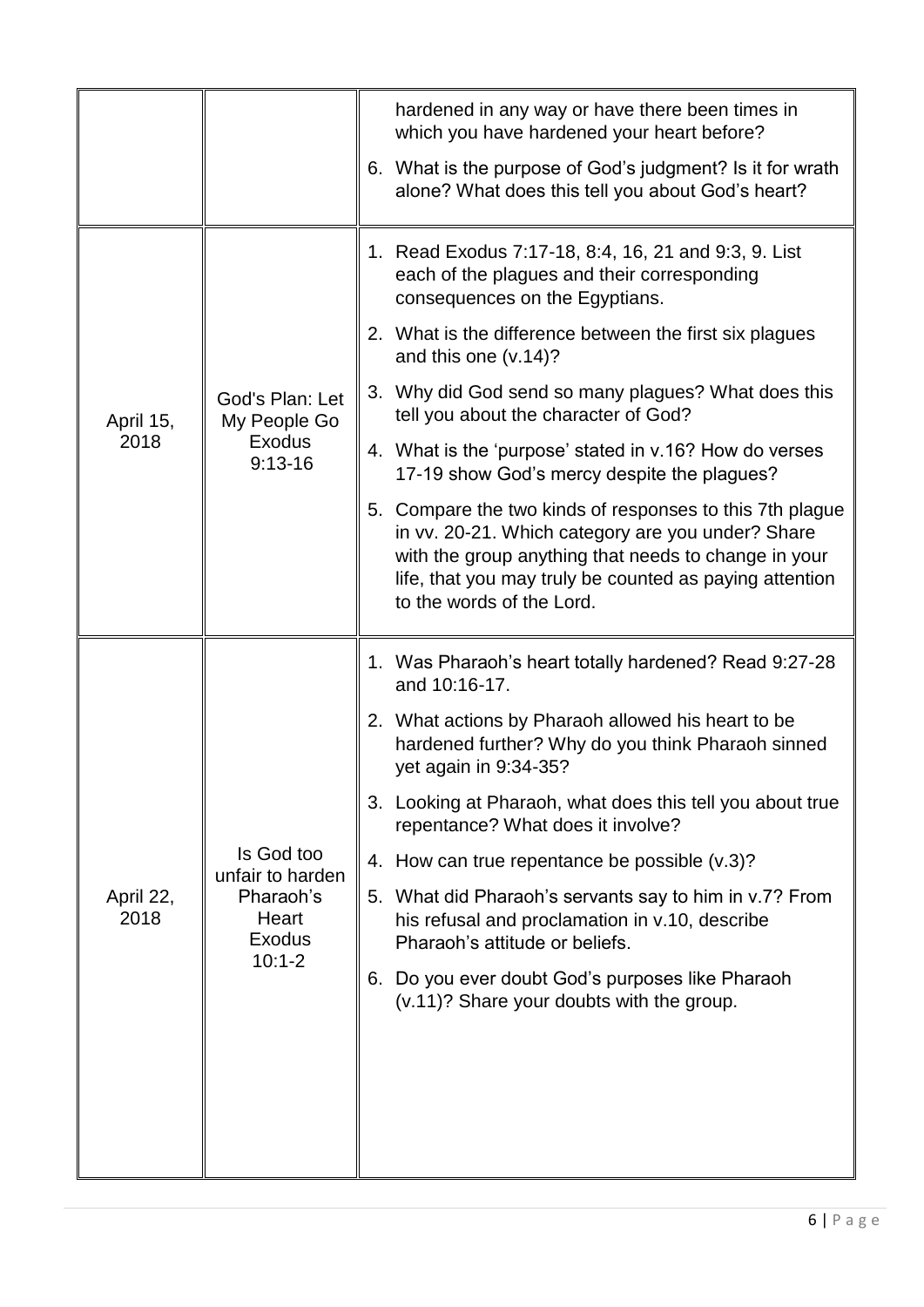| April 29,<br>2018 | Consecrate<br>your firstborn<br><b>Exodus</b><br>13         | 1. What and how did the Lord ask them to consecrate?<br>What is the significance of this consecration? (Exodus<br>12:29-32, 13:14-15)<br>The firstborn sons of man were to be redeemed in<br>2.<br>order to live, rather than be sacrificed- what does this<br>tell you about our redemption?<br>3. Alongside vv.12-13, read Colossians 1:15-21 and<br>describe how Jesus is a "firstborn" and what it means.<br>4. Israel's journey out of Egypt is one of deliverance into<br>a new life with God- what is the purpose of God doing<br>so? What did He intend for Israel's testimony to be?<br>5. What do vv.17-18, 21-22 tell you about the character<br>of God?                                                                                                                                                                                                                                                                                               |
|-------------------|-------------------------------------------------------------|-------------------------------------------------------------------------------------------------------------------------------------------------------------------------------------------------------------------------------------------------------------------------------------------------------------------------------------------------------------------------------------------------------------------------------------------------------------------------------------------------------------------------------------------------------------------------------------------------------------------------------------------------------------------------------------------------------------------------------------------------------------------------------------------------------------------------------------------------------------------------------------------------------------------------------------------------------------------|
| May 6,<br>2018    | God's Triumph<br>& Our Song<br><b>Exodus</b><br>$15:1 - 18$ | How did God triumph for the Israelites, that it caused<br>1.<br>them to rejoice (Exodus 14:13-14, 26-28)?<br>2. What are some things that Moses declares about God<br>after their deliverance?<br>3. What is the significance of 'my father's God' (Exodus<br>3:1-6) in context to this deliverance?<br>4. According to vv.3-8, how is God described?<br>5. In vv.11-13, what other qualities of God accompany<br>his wrath? How does this comfort us?<br>6. What does God promise the Israelites in vv.17-18?<br>How does God continue to do the same for us today?<br>Share with the group if you have experienced the<br>leading of God to a place of His good, pleasing and<br>perfect will.                                                                                                                                                                                                                                                                  |
| May 13,<br>2018   | <b>More Precious</b><br>Than Jewels<br>Proverbs<br>31:10-31 | Read through the passage and observe the<br>characters of the woman gleaned from the texts.<br>Share among your group these characters and how<br>one might benefit in adopting these characters.<br>Woman of noble character is a woman who<br>2.<br>demonstrates her noble character through: her loyalty<br>(verse 11, 12) Describe loyalty. Why is it an important<br>quality in a person/marriage?<br>In Proverbs 31:13-19 we read that the woman of<br>3.<br>noble character is a willing worker. How would you<br>describe your attitude about work (in your place of<br>employment and working around the house)? Are you<br>a willing worker?<br>In Proverbs 31:20-22 we read of her love for others<br>4.<br>and verses 23-27 speaks of her light - the light of her<br>character shines brightly upon her husband who is<br>respected by others because of her. What kind of<br>things can we do for our spouse so that they are held<br>with respect? |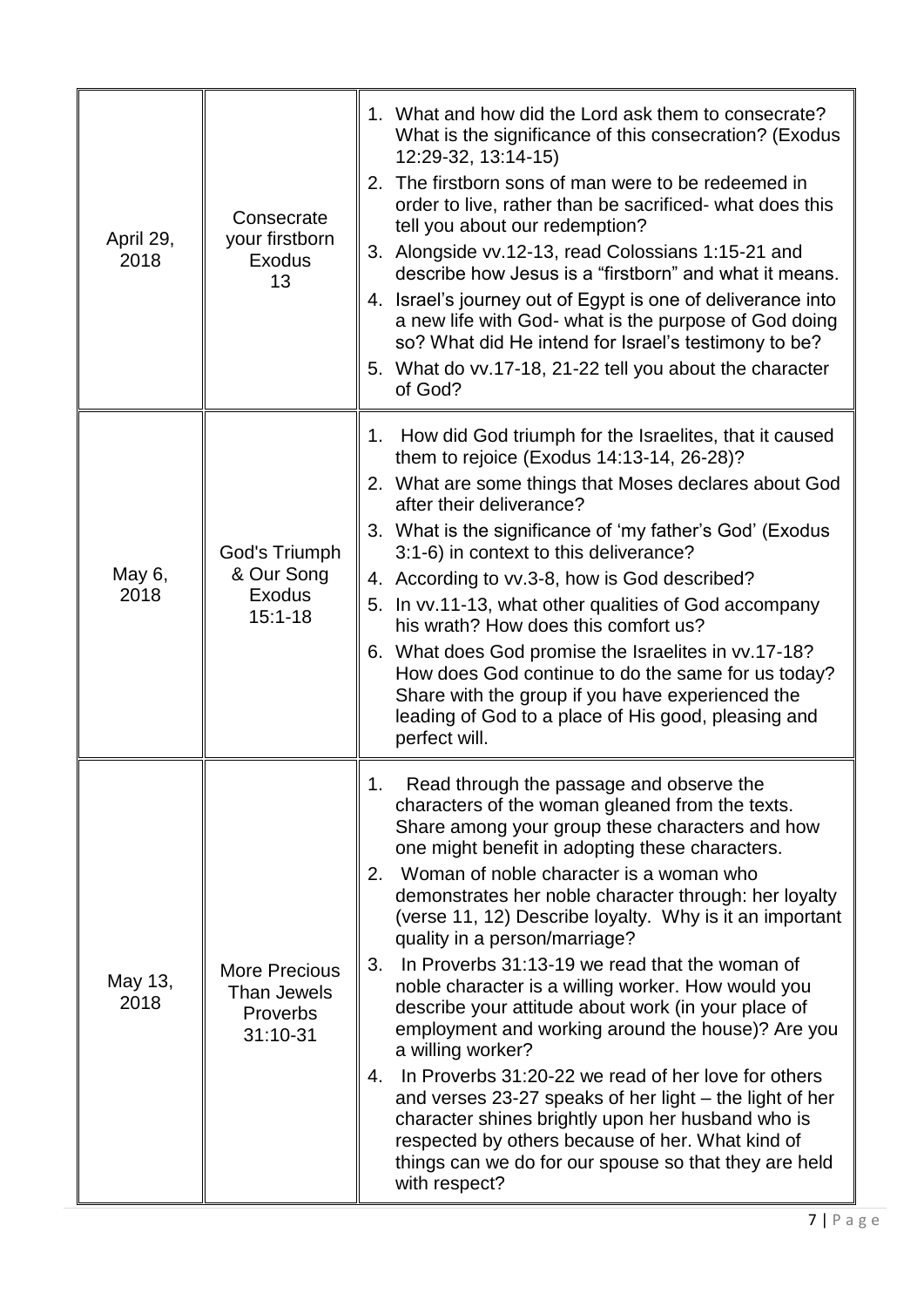|                 |                                                                | The one thing missing from this text is failure. What<br>5.<br>do you do when you fail to be a person of noble<br>character?<br>6. The Bible points us to the person and character of<br>Jesus Christ to help us build godly characters, to draw<br>strength and guidance in our failures as a parent or as<br>a spouse to our other half. Let us keep each other in<br>prayer and encourage one another with God's word to<br>build characters that would glorify God and be a<br>blessing to others.                                           |
|-----------------|----------------------------------------------------------------|--------------------------------------------------------------------------------------------------------------------------------------------------------------------------------------------------------------------------------------------------------------------------------------------------------------------------------------------------------------------------------------------------------------------------------------------------------------------------------------------------------------------------------------------------|
| May 20,<br>2018 | Provisions in<br><b>The Desert</b><br><b>Exodus</b><br>16      | 1. What is the attitude of the Israelites towards the<br>condition they were facing in this passage?<br>2. In verse 3, the Israelites said that they were better off<br>in Egypt, how true is this statement?<br>3. In our Christian journey, do we at times feel we are<br>better off adhering to our own rationale than in<br>submitting to God's leading?<br>4. Why did God want them to rest on the Sabbath? What<br>do 'Sabbath rest' mean to you?<br>5. In what ways do you see God's provision for you and<br>your family over the years? |
| May 27,<br>2018 | The Rock Of<br>Salvation<br><b>Exodus</b><br>$17:1-6$          | 1. Do you tend to complain in times of dire needs or in<br>moments of frustration?<br>2. Do you often take your concerns to God in prayer?<br>3. Is your faith shaken or reinforced when facing<br>difficult/challenging situations?<br>4. What are you thirsting for in life?<br>5. How could we encourage each other to thirst for God's<br>word and be affirmed by the guiding hands of God?                                                                                                                                                  |
| June 3,<br>2018 | New Faith &<br><b>New Leaders</b><br><b>Exodus</b><br>18:17-24 | 1. Discuss in your group the effectiveness of a ministry<br>leader/CG leader in running the ministry all by oneself<br>or with a few supporters?<br>2. In what ways could we learn from this passage on<br>building and strengthening your Care-group?<br>3. To what extent are we too busy in our work that we<br>neglect the precious word of God?<br>4. In what ways/capacity could we support the Church's<br>ministries?<br>5. In the context of care-group, do you as members of                                                           |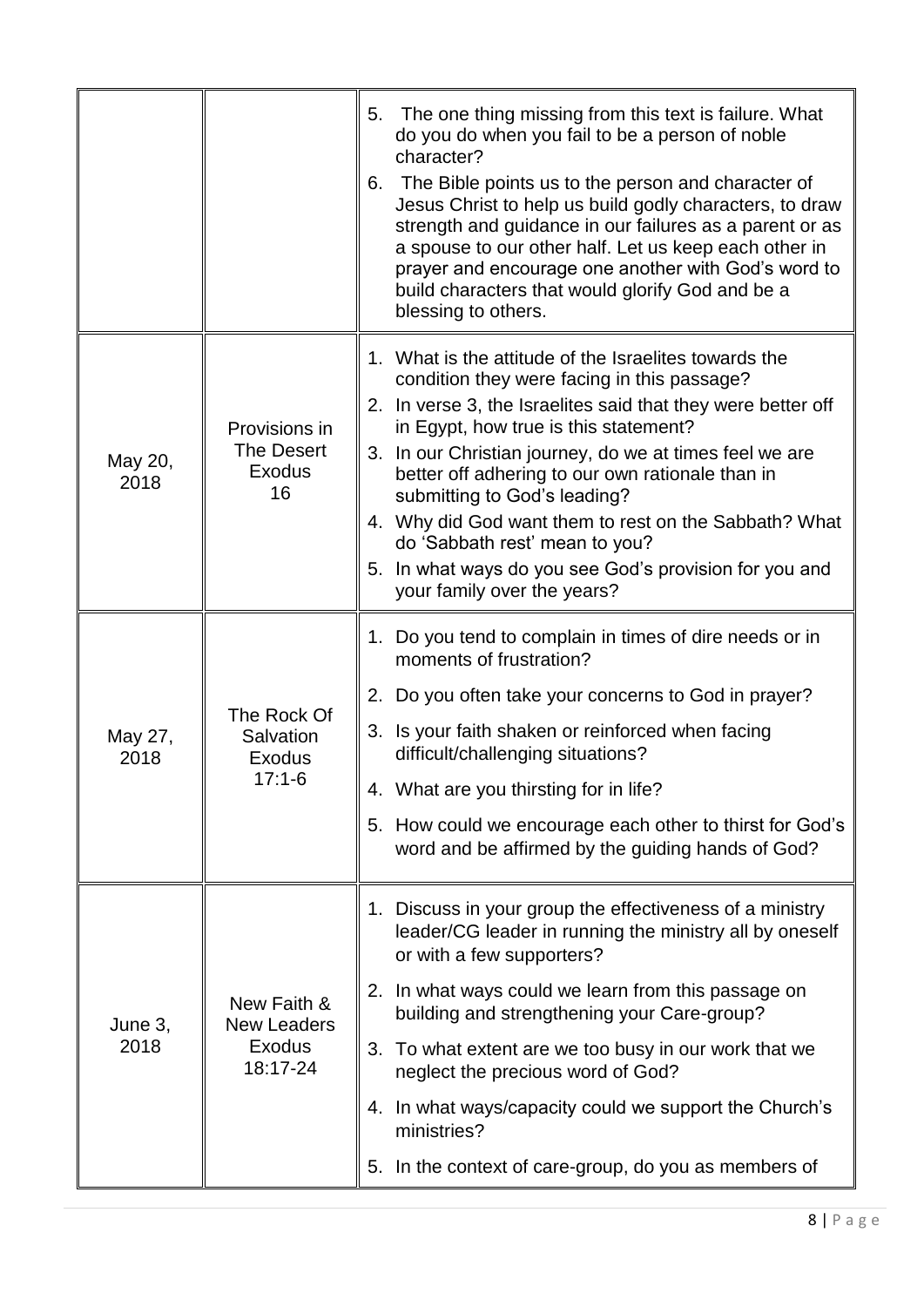|                         |                                      | the CG aspire to grow in sharing God's word, in<br>leading Bible studies or stepping forward to assist<br>your CG leader or learning to lead?                                                                                                                                                                                                                                                                                                                                                                                                                                                                                                                                                                                                                                                                                                                                                                                                                                                                                                                                                                                                                                                                                                                                           |
|-------------------------|--------------------------------------|-----------------------------------------------------------------------------------------------------------------------------------------------------------------------------------------------------------------------------------------------------------------------------------------------------------------------------------------------------------------------------------------------------------------------------------------------------------------------------------------------------------------------------------------------------------------------------------------------------------------------------------------------------------------------------------------------------------------------------------------------------------------------------------------------------------------------------------------------------------------------------------------------------------------------------------------------------------------------------------------------------------------------------------------------------------------------------------------------------------------------------------------------------------------------------------------------------------------------------------------------------------------------------------------|
| <b>June 10.</b><br>2018 | Before The Law<br>Exodus<br>$19:1-6$ | What is God's covenant that He wanted them to<br>1.<br>keep?<br>Why does He call them a "kingdom of priests."? A<br>2.<br>holy nation? Read 1 Peter 2:9 and Deuteronomy 7:6.<br>3. What is your understanding of the statement "carried"<br>you on eagles' wings and brought you to myself" in<br>verse 4 means? Read Isaiah 40:31<br>4. What do you see God's purpose and plans for us as<br>His redeemed children?                                                                                                                                                                                                                                                                                                                                                                                                                                                                                                                                                                                                                                                                                                                                                                                                                                                                    |
| <b>June 17,</b><br>2018 | A Great Dad<br>Psalm<br>103:13       | 1. In what ways do a father shows compassion to his<br>children?<br>Does your experience with your earthly father help or<br>2.<br>hinder the word picture given in 103:13?.<br>Sometimes it is hard for a person to relate to God as<br>3.<br>Father when their human father was or is not what<br>God intended.<br>Hence, God as Father is a painful image for some.<br>Richard Foster in his book 'Prayer' writes: "I know that<br>many find abba (father) language painful because<br>they have been inexpressibly hurt by their own human<br>fathers. I grieve for those wounded by these terribly<br>destructive experiences, and I pray, even as I write<br>these words, that they may know grace and healing.<br>Then, too, it may help all of us to remember that we<br>are to receive our understanding of how human<br>fathers are supposed to function by learning what God<br>is like, not the other way around." (Page 131)<br>Spend a moment in your group praying for children<br>4.<br>who have hurtful experiences with their earthly<br>fathers.<br>What is your understanding about fearing God?<br>5.<br>Is there anything or concern you are fearful of?<br>6.<br>In what ways could we inculcate the importance of<br>7.<br>fearing God in our spiritual growth? |